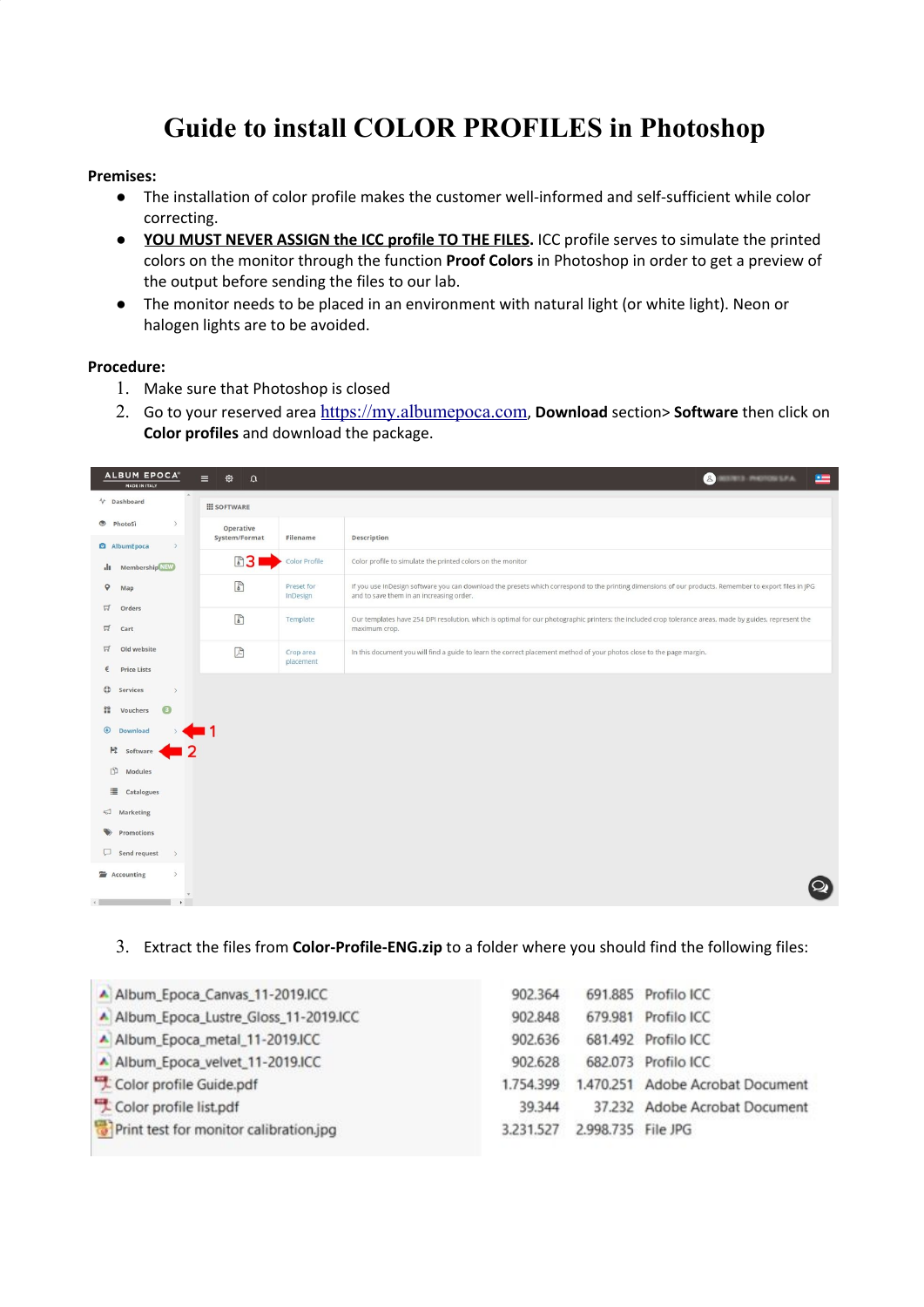4. In the table below we will show you the different color profiles to be set up for each product according to the type of binding and paper (**Color profile list.pdf)**

| <b>Support for printing</b>                    | <b>Color Profile ICC</b>              |
|------------------------------------------------|---------------------------------------|
| Lustre (aka Matte) / Glossy photographic paper | Album Epoca Lustre&Glossy 11-2019.icc |
| Metal photographic paper                       | Album Epoca Metal 11-2019.icc         |
| Velvet photographic paper                      | Album Epoca Velvet 11-2019.icc        |
| Canvas                                         | Album Epoca Canvas 11-2019.icc        |

- 5. Install the profiles in the PROFILE folder according to the following instructions:
	- o If the operating system is **Windows XP / Vista / 7 / 10**:
		- right click on the ICC file and select Install Profile
		- if this option is not available you will have to copy the file in the folder /WINDOWS\system32\spool\drivers\color
	- o If the operating system is **Mac OS / OSX:**
		- copy the files to folder /Library/ColorSync/Profiles or to /Users/username/Library/ColorSync/Profiles
	- o If the operating system is **Mac OS 9:**
		- copy the files to folder/System folder/Colorsync/Profiles
	- o If the operating system is **Sierra/ Mac OS X 10.7** or higher, the User Library folder is hidden.
		- Use the following method to unhide the content of the User Library:
			- From the **Finder**, select the **Go** menu and choose **Go to Folder**
			- In the window **Go to Folder**, enter **~/Library**
			- Click **Go**
			- Copy file to folder /Colorsync/Profiles

### 6. Run **Photoshop**

- 7. Open the file **Print test for monitor calibration.jpg**
- 8. From Photoshop top menu click on **View>Proof Setup> Custom**
- 9. Customize **Proof Conditions** according to the device (support for printing) that you want to simulate ( i.e. **Album\_Epoca\_Lustre\_Gloss\_11-2019.icc** for a product printed on matte paper)

| <b>Custom Proof Condition:</b> Custom |                                                      |   | OK        |
|---------------------------------------|------------------------------------------------------|---|-----------|
| <b>Proof Conditions</b>               |                                                      |   | Reset     |
|                                       | Device to Simulate: Album_Epoca_Lustre_Gloss_11-2019 | v | <-Default |
|                                       | Preserve RGB Numbers                                 |   |           |
| Rendering Intent: Perceptual          |                                                      | Y | ->Default |
|                                       | <b>Black Point Compensation</b>                      |   | Preview   |
| Display Options (On-Screen)           |                                                      |   |           |
| Simulate Paper Color                  |                                                      |   |           |
| V Simulate Black Ink                  |                                                      |   |           |

- 10. Click **OK**
- 11. Type **Control+Y** on Windows or **Apple+Y** on Mac to enable/disable the Proof colors. The name of the file will change, showing between brackets the profile set for color proofing:
	- a. **Print test monitor calibration.jpg @12,5% (RGB/8)**
	- b. **Print test monitor calibration.jpg @12,5% (RGB/8/Epoca\_Fuji\_Poli\_Matte\_201006)**